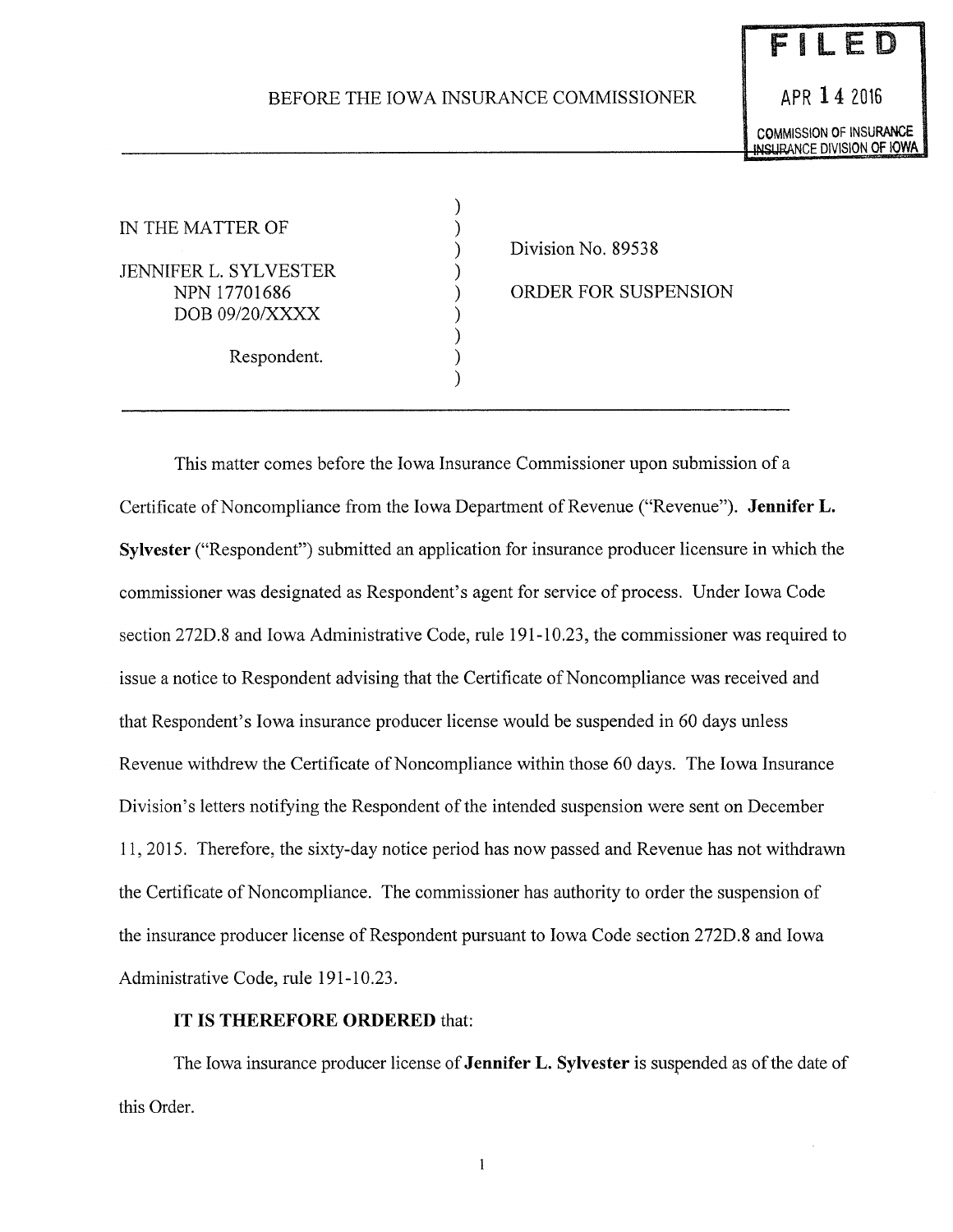Dated this 14<sup>th</sup> day of April, 2016.

COMMISSIONER OF INSURANCE

 $\hat{\mathbb{Z}}$  $\alpha$ 

Douglas M. Ommen Deputy Commissioner

 $\sigma$ 

Dustin J. DeGroote Compliance Attorney

 $\frac{1}{1}$ /14/2016